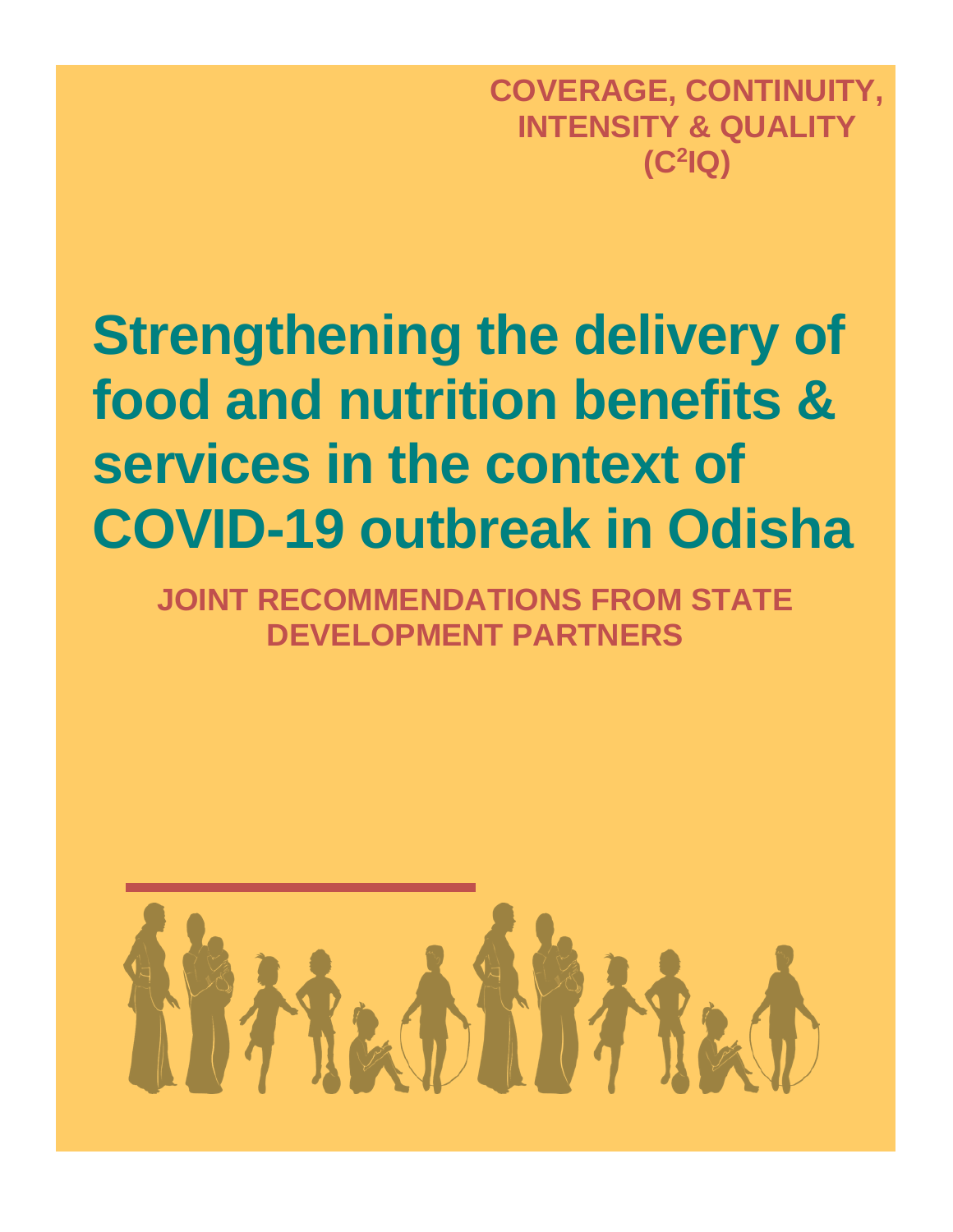# **Contents**

| ST & SC DEVELOPMENT, MINORITIES & BACKWARD CLASSES WELFARE DEPARTMENT 9 |  |
|-------------------------------------------------------------------------|--|
|                                                                         |  |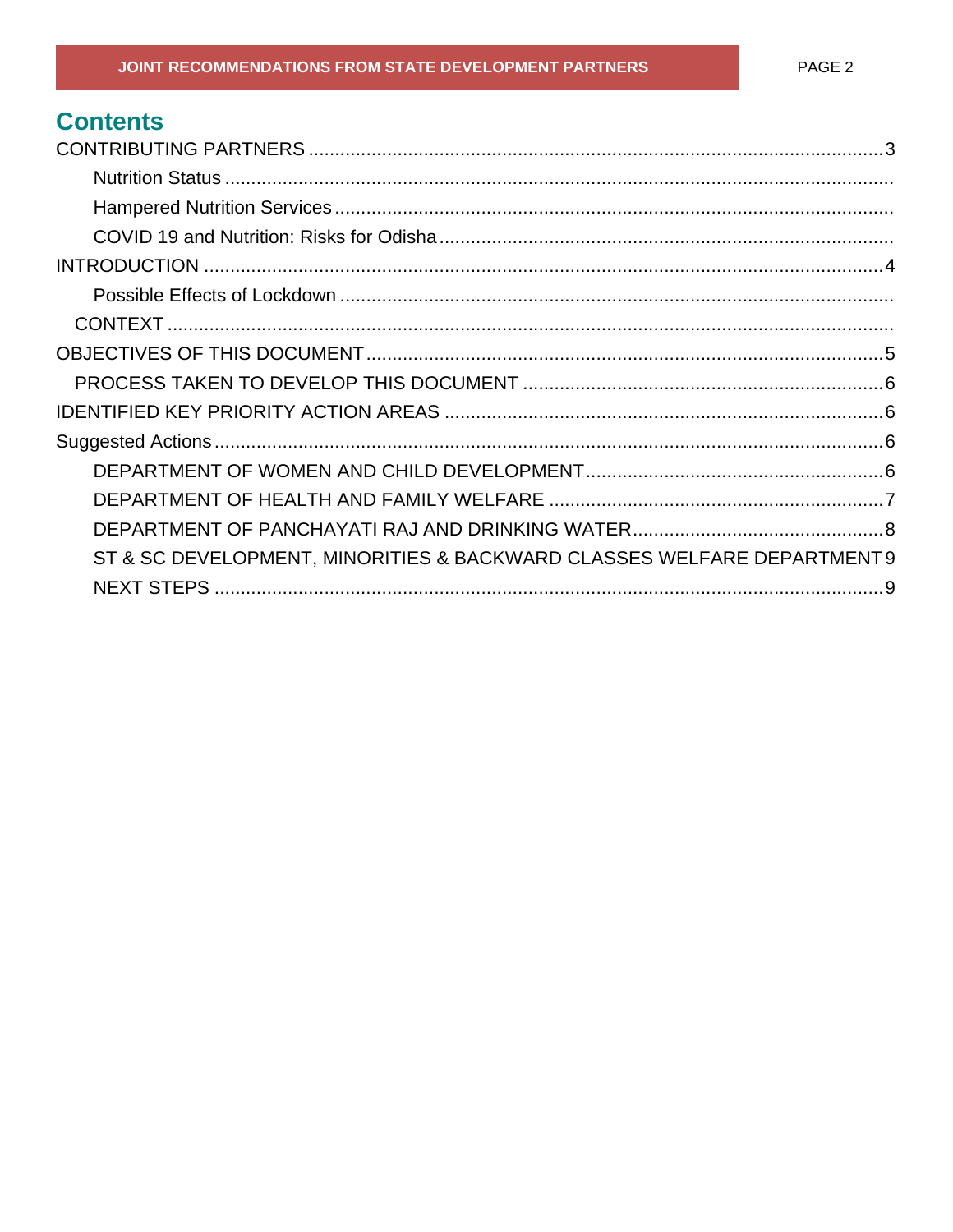# <span id="page-2-0"></span>**CONTRIBUTING PARTNERS Catholic Relief ANTODAYA Alive & Thrive APPI Services Child in Need ICMR-RMRC, CFNS CREFTDA Institute (CINI) Bhubaneswar Janakalyan Living Farms JANASAHAJYA MY-HEART Pratisthan SCoE (UNICEF Samaj Kalayan NIRMAN NIT Rourkela Foundation** Odisha) **Seba Jagat SOVA UAA Ganjam SPREAD UDYAMA UNICEF UNWFP WeCan World Vision WOSCA India**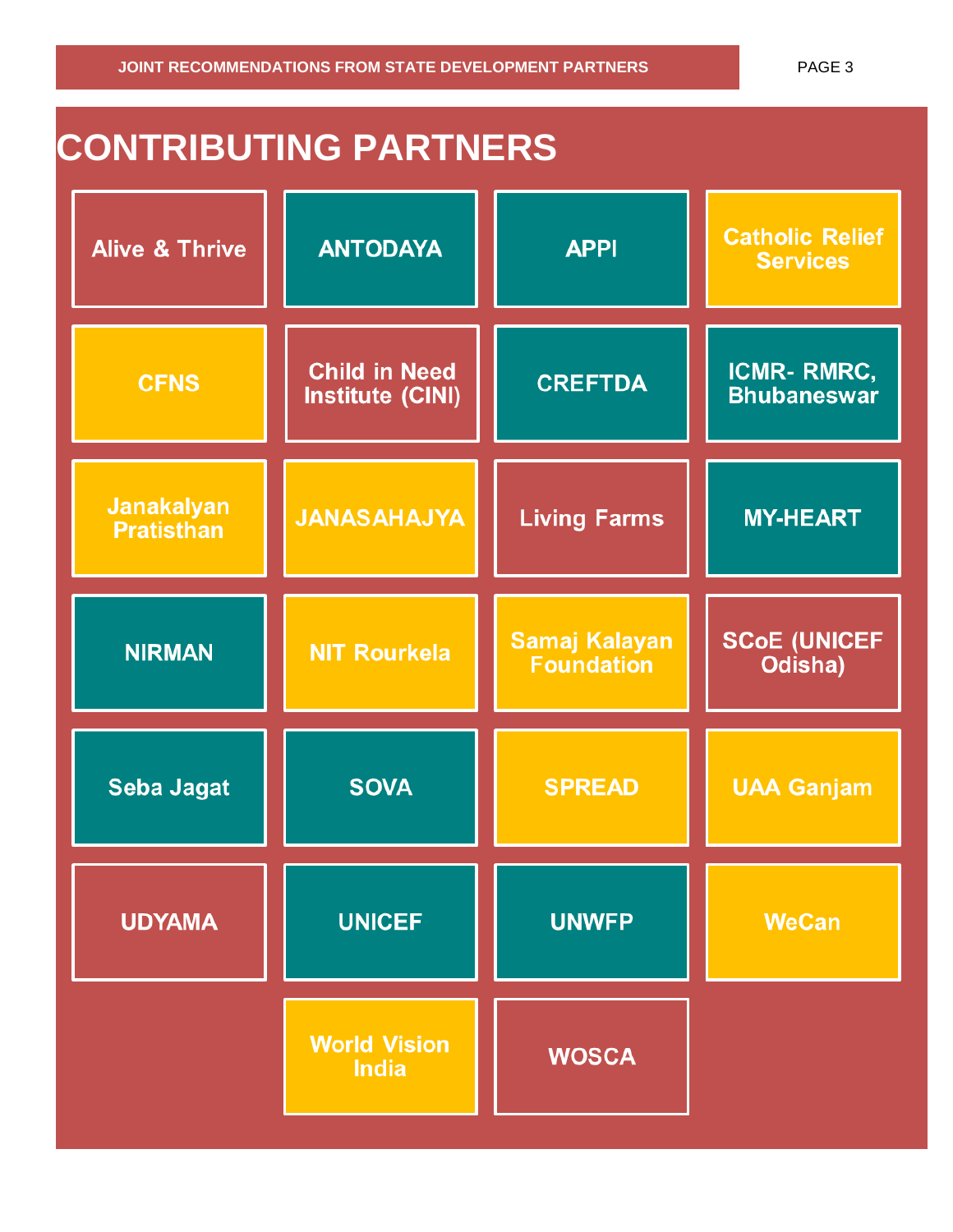### <span id="page-3-0"></span>**INTRODUCTION**

### **CONTEXT**

The COVID 19 pandemic is the biggest global challenge at present. To mitigate its effects, the entire country went through different phases of lock-down since last week of March 2020, in order to contain the spread of the virus and to enhance medical preparedness for dealing with the increasing number of cases. As the lockdown is being lifted in a phased manner, it is essential to balance addressing the spread of the virus and the tough economic, health and nutrition challenges faced by the population through ensuring continuity in delivery of essential services to the masses.

Based on the field level experiences and different reports published recently, it is evident that the lockdown has heavily impacted food availability and accessibility, especially for the most vulnerable i.e., migrant workers, pregnant women, children, and elderly. Central as well as State Governments have come up with a number of measures to improve access to food including direct cash transfers through existing government schemes; additional grain allotment to registered beneficiaries; advance pension payments to the elderly, widows and disabled people.

The Ministry of Health and Family Welfare has identified maternal and childcare services as essential services, and several key community-based nutrition services continued to the extent possible, during the lockdown. The Supreme Court notified states to continue delivery of supplementary nutrition programs including Take Home Rations and Hot Cooked Meals under ICDS and Mid-Day Meals for Anganwadi and school children even while schools and Anganwadi Centers remained shut. Governments both at center and state level have issued guidelines and orders frequently based on new assessments of the situation.

Odisha has been facing its own set of challenges in context to COVID 19 and nutrition. While the state has been extremely proactive in ensuring timely communications for safeguarding continued health and nutrition service delivery, the incoming migrants, nearly one fourth of the population being tribal and difficult geographic terrains do pose many challenges.

### **COVID 19 and Nutrition: Risks for Odisha**

#### **Nutrition Status**

- ► Malnourished children and women may be at a higher risk of getting infections
- ► As per CNNS 2016-18 data, 29% of children in Odisha are stunted
- ► 37.5% of under-five children are anemic in Odisha as per CNNS 2016- 18 data
- ► As per NFHS-4 data more than 1 out of 4 women in Odisha has a BMI below normal
- ► Every second women of reproductive age is anemic in Odisha as per NFHS-4 data

#### **Possible Effects of Lockdown**

- ► Loss of livelihood
- ► Lack of food availability affecting diet diversity especially for children and women
- ► School children engaged as child laborer/ agricultural laborer
- ► Reverse migration and poverty (especially in tribal areas)
- ► Hampered access to correct information about correct practices and entitlements

#### **Hampered Nutrition Services**

- ► AWC and schools are closed therefore hot cooked meals and mid-day meal is affected- but dry rations are being provided/ partly incorrect
- ► VHSND, community-based events and growth promotion and monitoring are hampered in community considering safety challenges
- ► Probability of increase of SAM children in the community without proper screening and management at the community level

commitments for nutrition will be a second commitment of the above and the above and the above and the above a<br>The above and the above and the above and the above and the above and the above and the above and the above an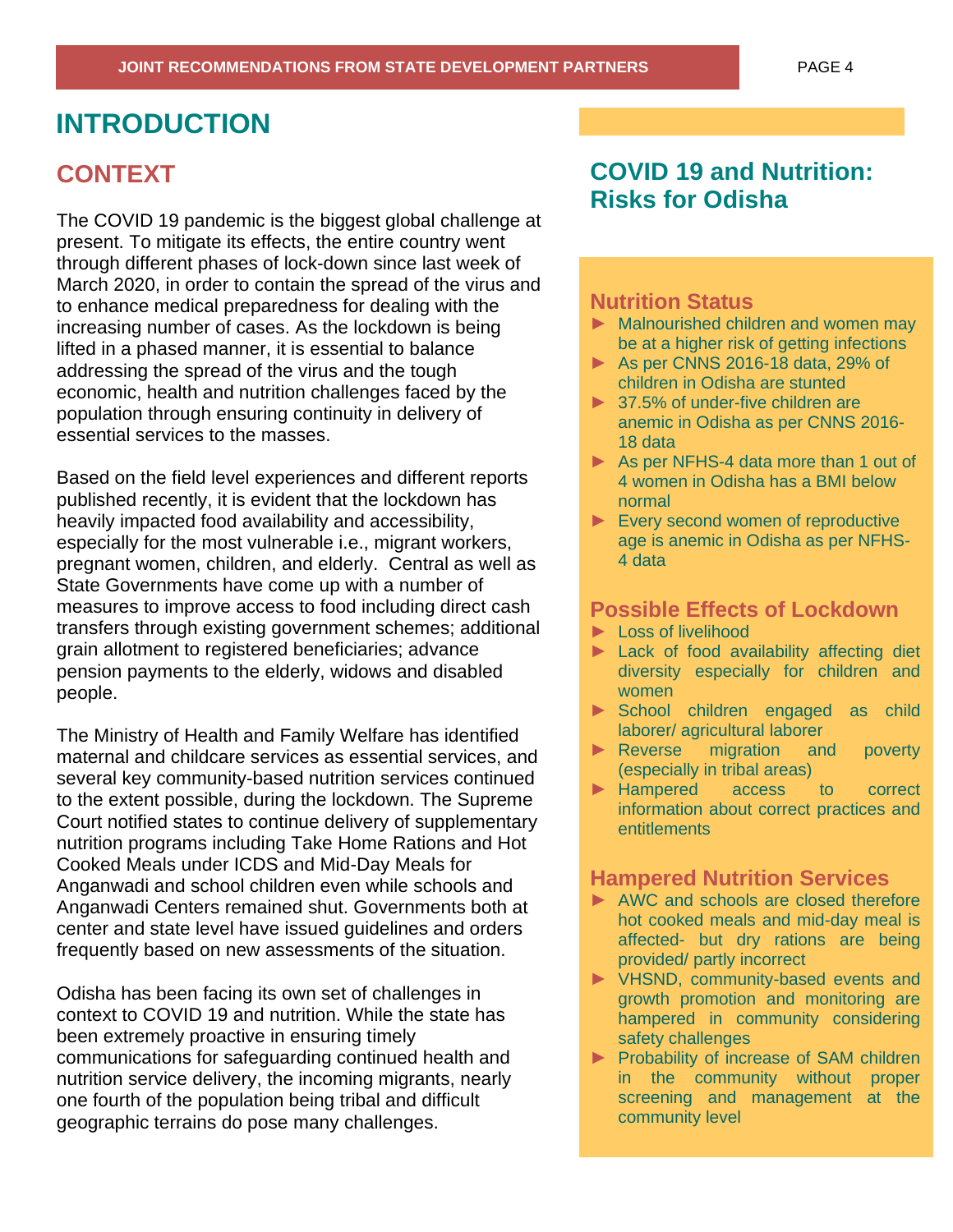#### **JOINT RECOMMENDATIONS FROM STATE DEVELOPMENT PARTNERS** PAGE 5

The current priority for Odisha is effective implementation of various guidelines for continued service delivery to the last mile. Development partners (26) in Odisha came together for a Coverage, Continuity, Intensity and Quality ( $C^2$ IQ) on July  $3^{rd}$ , 2020 to take a stock of the situation and discuss about challenges in the service delivery with an intention to support and strengthen the same at field level. The meeting was also graced by Dr. Akhila Bihari Ota, IAS, Director, SCSTRTI who gave detailed account of challenges in delivering services in hard to reach tribal areas of Odisha during COVID 19. This document outlines the identified key priorities and joint recommendations from the development partners involved in nutrition in Odisha to strengthen the delivery of nutrition benefits and services. Its development was facilitated by WeCan, Alive & Thrive, CFNS, and UNICEF with support from state and national partners under the C2IQ platforms.

# <span id="page-4-0"></span>**OBJECTIVES OF THIS DOCUMENT**

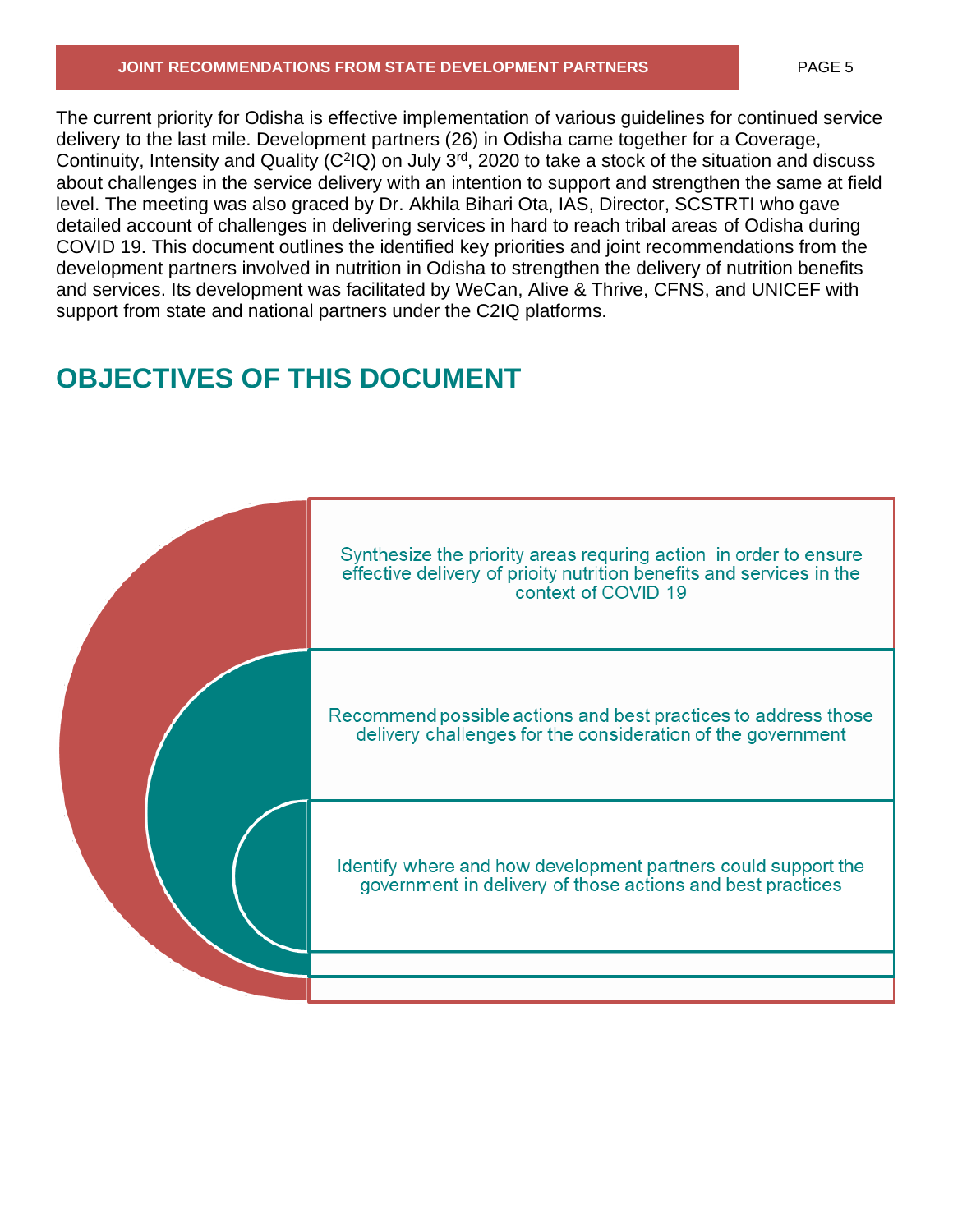# <span id="page-5-0"></span>**PROCESS TAKEN TO DEVELOP THIS DOCUMENT**

|        | <b>Situation Analysis</b>                                                                                                                 | A basic survey form was developed and shared<br>with 26 partners. The survey aimed at gathering<br>information on:<br>Nutrition services currently being delivered<br>on the ground<br>Key challenges facing the delivery of each<br>of the nutrition services on ground<br>Identification of perceived priority services<br>for the government to consolidate/improve<br>during the COVID 19 outbreak                                                               |
|--------|-------------------------------------------------------------------------------------------------------------------------------------------|----------------------------------------------------------------------------------------------------------------------------------------------------------------------------------------------------------------------------------------------------------------------------------------------------------------------------------------------------------------------------------------------------------------------------------------------------------------------|
| $\Box$ | Web C <sup>2</sup> IQ <sup>*</sup> meeting<br>with state level<br>partners<br>*. Coverage,<br><b>Continuity, Intensity</b><br>and Quality | A web meeting was conducted with 26 state-<br>level partners on July 03, 2020 with the following<br>objectives:<br>$\blacktriangleright$ To have a common understanding among<br>state partners about nutrition issues and<br>guidelines during the COVID 19 outbreak<br>To identify priority nutrition intervention<br>during COVID 19 outbreak in the state<br>To develop a common understanding on<br>possible actions by partners and scope for<br>collaboration |
|        | <b>Development of key</b><br><b>recommendations</b>                                                                                       | Based on the survey findings and<br>deliberations during the C2IQ meeting, a<br>recommendation report was drafted by<br>WeCan and A&T team which was revised by<br>UNICEF.<br>The revised recommendation document was<br>shared with all participating partners for their<br>feedback and inputs.<br>Feedbacks were incorporated ad final report<br>shared with government counterpart.                                                                              |

# <span id="page-5-1"></span>**IDENTIFIED KEY PRIORITY ACTION AREAS**

Based on the findings of the survey done for doing landscape analysis of nutrition services in Odisha and deliberations during the Odisha online C2IQ meeting, partners identified following areas of action for the state.

# <span id="page-5-2"></span>**Suggested Actions**

<span id="page-5-3"></span>**DEPARTMENT OF WOMEN AND CHILD DEVELOPMENT**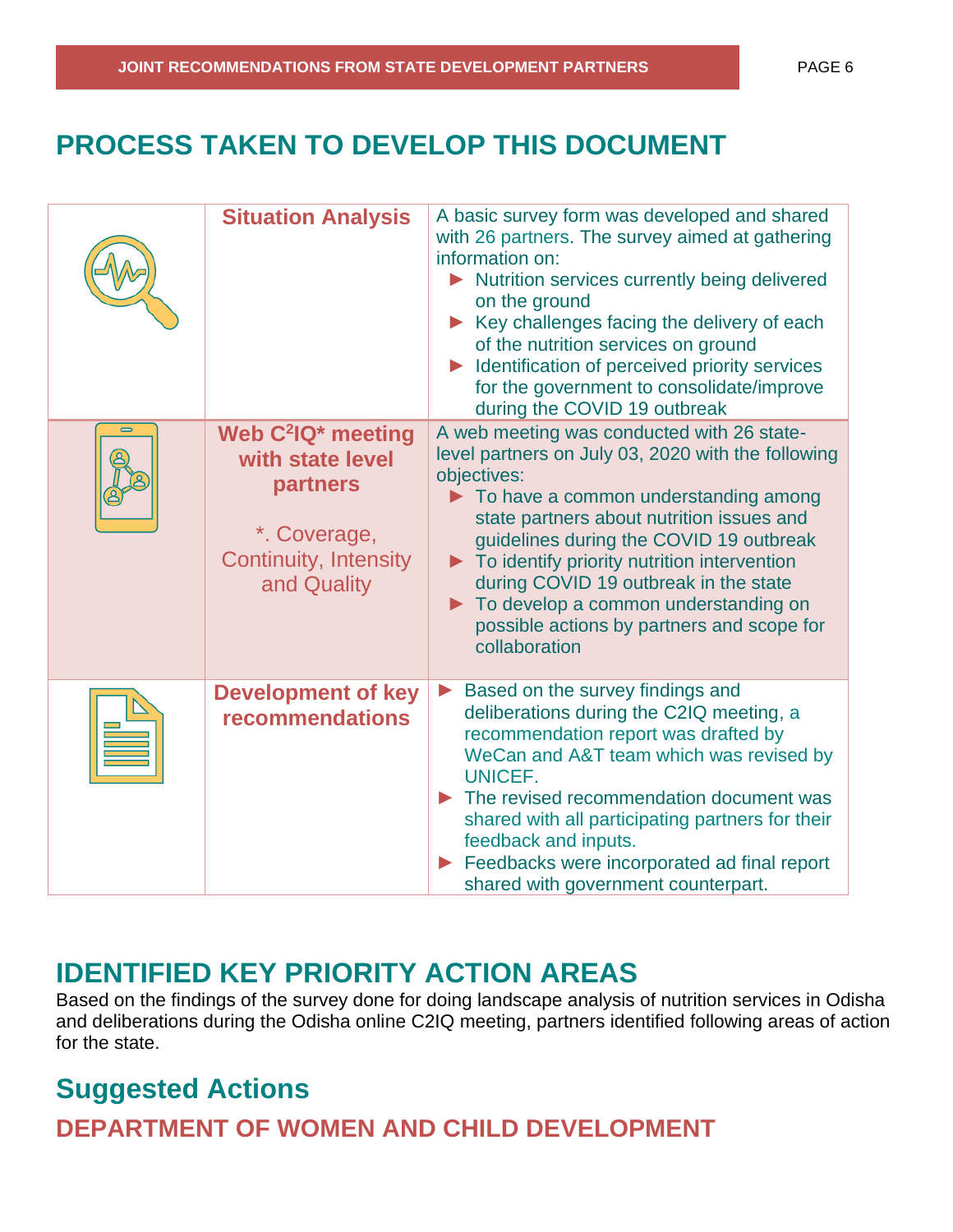#### **JOINT RECOMMENDATIONS FROM STATE DEVELOPMENT PARTNERS PAGE 7**

| <b>Issues</b>                                                       | <b>Thematic Area</b>                                                                                                                                | <b>Actions for consideration by government</b>                                                                                                                                                                                                                                                                                                                                                                                        | <b>Proposed partner</b><br>support                                                                                                         |
|---------------------------------------------------------------------|-----------------------------------------------------------------------------------------------------------------------------------------------------|---------------------------------------------------------------------------------------------------------------------------------------------------------------------------------------------------------------------------------------------------------------------------------------------------------------------------------------------------------------------------------------------------------------------------------------|--------------------------------------------------------------------------------------------------------------------------------------------|
| <b>MIYCN</b> in the<br>context of<br><b>COVID</b>                   | Counselling                                                                                                                                         | Joint training on MIYCN in the context of<br>$\blacktriangleright$<br>COVID 19 including Micronutrients (MN),<br>breastfeeding (BF), complementary<br>feeding (CF), diet diversity, safe cooking<br>indoors, safe food handling and gender<br>issues for ASHA and AWW using digital<br>platforms for counselling during home<br>visits Developing and providing digital job<br>aids to FLW for providing gender<br>sensitive messages | Development and<br>$\blacktriangleright$<br>delivery of training<br>modules<br>Development of<br>$\blacktriangleright$<br>digital job aids |
| Use of mobile<br>technology for<br>nutrition<br>outreach            | Counselling                                                                                                                                         | Use of mobile technology for nutrition<br>$\blacktriangleright$<br>outreach, especially in red districts, i.e.,<br>development of guidance, monitoring<br>approach, training                                                                                                                                                                                                                                                          | Developing and<br>▶<br>supporting<br>implementation of<br>use of mobile<br>technology for<br>outreach                                      |
| Monitoring of<br>service<br>delivery                                | THR, MIYCN,<br><b>MN</b><br>supplementation                                                                                                         | Monitoring awareness and distribution of<br>$\blacktriangleright$<br>benefits and services at the beneficiary<br>level about their entitlements                                                                                                                                                                                                                                                                                       | Regular survey at the<br>$\blacktriangleright$<br>beneficiary level<br>using standard<br>checklists                                        |
| Knowledge of<br><b>FLW across</b><br>Red, and<br><b>Green zones</b> | Counselling,<br>SAM, ANC,<br><b>VHSND</b>                                                                                                           | Clarity of role by providing simple digital<br>▶<br>job aids for FLW<br>Supplemental training on nutrition in the<br>▶<br>context of COVID 19                                                                                                                                                                                                                                                                                         | Development and<br>$\blacktriangleright$<br>imparting training on<br>COVID 19, using<br>digital delivery<br>method where<br>warranted      |
| Implementation<br>of CMAM in<br>the context of<br>COVID-19          | Strengthening<br>screening of<br><b>SAM</b> children<br>and counselling<br>for managing<br><b>SAM</b> without<br>complication at<br>community level | SoP for screening and assessment of<br>$\blacktriangleright$<br>medical complication of SAM children at<br>the community<br>Provision of Augmented THR, as per the<br>$\blacktriangleright$<br>approval of Dept.<br>Guideline in treating at the community                                                                                                                                                                            | $\blacktriangleright$ Development of<br>Guideline and SoP<br>Support in monitoring<br>$\blacktriangleright$<br>at the community<br>level   |

## <span id="page-6-0"></span>**DEPARTMENT OF HEALTH AND FAMILY WELFARE**

| <b>Issues</b>                                                              |                                         | <b>Thematic Area</b>   Actions for consideration by<br>qovernment                                                                 | <b>Proposed partner support</b>                                                                                                  |
|----------------------------------------------------------------------------|-----------------------------------------|-----------------------------------------------------------------------------------------------------------------------------------|----------------------------------------------------------------------------------------------------------------------------------|
| <b>Eligibility or</b><br>access to<br>entitlements<br>by key<br>vulnerable | <b>Micronutrient</b><br>supplementation | <b>SBCC and IEC</b><br><b>Ensuring effective</b><br>communication of all these<br>guidelines in simplified<br>manner to concerned | IFA and Calcium<br>Support in developing<br>$\circ$<br>guidelines<br><b>Estimating additional IFA</b><br>and Calcium requirement |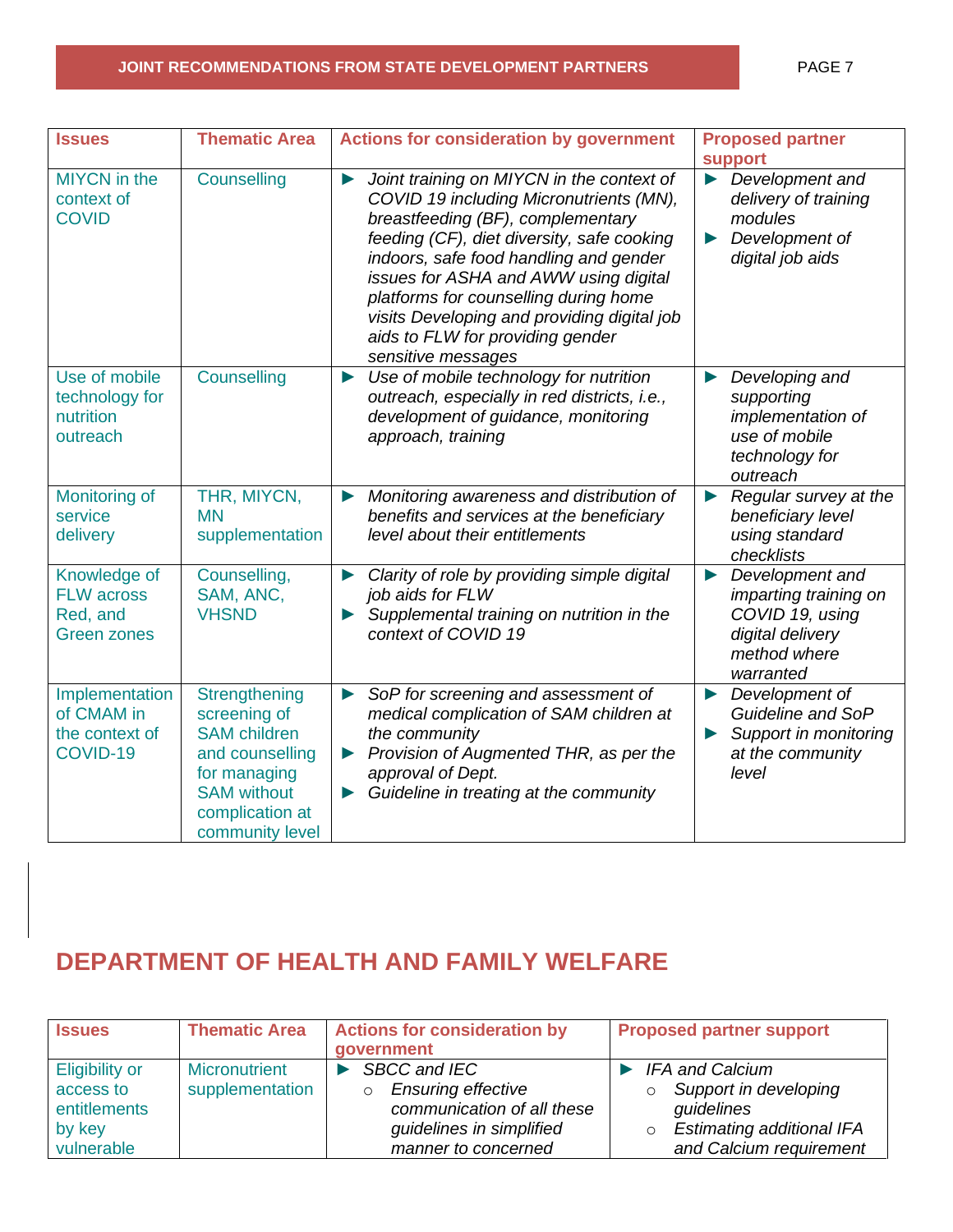#### **JOINT RECOMMENDATIONS FROM STATE DEVELOPMENT PARTNERS** PAGE 8

| populations<br>(e.g. migrants,<br>slums, and<br>tribal<br>population)              |                                               | Frontline Workers (FLWs)<br>Provisioning of IFA and<br>$\circ$<br>calcium for these<br>vulnerable population                                                                                                                                                                                                                  | for targeted beneficiaries<br>Developing supply chain<br>$\circ$<br>SoP for supply chain of<br>IFA and Calcium to the<br>unaccounted beneficiaries<br>Developing and rolling out<br><b>SBCC</b> strategy<br>Development and proper<br>$\blacktriangleright$<br>dissemination of effective IEC<br>materials for FLW like ready<br>reckoners |
|------------------------------------------------------------------------------------|-----------------------------------------------|-------------------------------------------------------------------------------------------------------------------------------------------------------------------------------------------------------------------------------------------------------------------------------------------------------------------------------|--------------------------------------------------------------------------------------------------------------------------------------------------------------------------------------------------------------------------------------------------------------------------------------------------------------------------------------------|
| <b>Beneficiaries</b><br>not aware of<br>current<br>entitlements                    | <b>MN</b><br>supplementation,<br><b>MIYCN</b> | Having posters on sub centres<br>▶<br>and AWC about current<br>entitlements<br>Awareness campaign on<br>▶<br>current entitlements using<br>mass media and social media<br>IFA: Designing posters,<br>▶<br>awareness generation content<br>and material for mass media<br>and social media (for pre-<br>school and school age) | Designing poster content<br>$\blacktriangleright$<br>Printing posters and<br>$\blacktriangleright$<br>developing a distribution plan<br>Monitoring the impact of<br>$\blacktriangleright$<br>awareness campaign using<br>standard checklist                                                                                                |
| <b>Demand</b><br>generation for<br>benefits by<br><b>FLW</b>                       | <b>MN</b><br>supplementation,<br><b>MIYCN</b> | Awareness campaigns for<br>▶<br>educating beneficiaries about<br>the importance of MN<br>Developing simple digital job<br>aids material for FLW with key<br>messages on importance of<br>maternal supplementation<br>during COVID 19                                                                                          | Developing demand<br>▶<br>generation strategy and<br>monitoring effectiveness<br>Developing job aid on<br>▶<br>maternal supplementation<br>during COVID 19                                                                                                                                                                                 |
| <b>Demand</b><br>generation for<br>immunization,<br>ANC, delivery<br>at facilities | Counselling,<br>SAM, ANC,<br><b>VHSND</b>     | Awareness campaign about<br>▶<br>importance of availing VHSND<br>and growth monitoring services<br>on a regular basis in the green<br>and orange zones<br>Awareness campaigns for use<br>of in-facility essential RMNCH<br>services in red zones                                                                              | Development of campaigns<br>▶<br>Developing demand<br>$\circ$<br>generation strategy<br>Strategy development for<br>$\circ$<br>capacitating local<br>volunteers for demand<br>generation                                                                                                                                                   |

## <span id="page-7-0"></span>**DEPARTMENT OF PANCHAYATI RAJ AND DRINKING WATER**

| <b>Issues</b>                                                               | <b>Thematic</b><br>Area         | <b>Actions for consideration by government</b>                                                                                                                                                                                                                                  | <b>Proposed partner</b><br><b>support</b>                                                          |
|-----------------------------------------------------------------------------|---------------------------------|---------------------------------------------------------------------------------------------------------------------------------------------------------------------------------------------------------------------------------------------------------------------------------|----------------------------------------------------------------------------------------------------|
| <b>Unequal PRI</b><br>involvement in<br>oversight of<br>benefit<br>delivery | <b>Social</b><br>Accountability | Orientation for empowering of PRI<br>members/SHG office bearers at CLF level on<br>the current services and entitlements and<br>their role is resolving issues in last mile<br>delivery<br>Issuing clear guidelines from government<br>empowering PRI formally so that they can | <b>Finalizing PRI</b><br>module and<br>digitalizing it<br>Delivery of<br>sensitization<br>sessions |